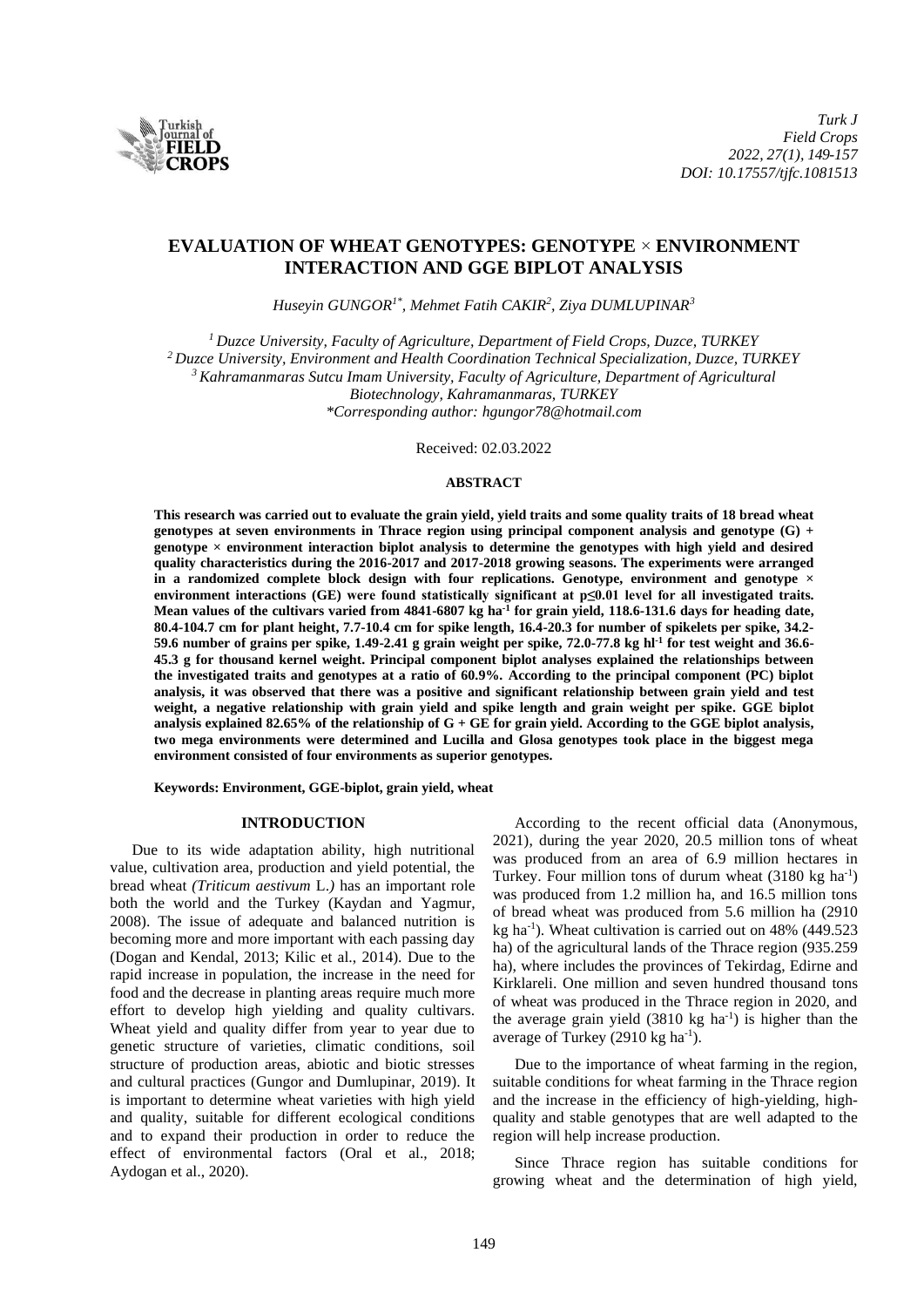quality and stable varieties that are well adapted to the region will benefit to increase the production. Climate and ecological characteristics, which are the main factors that make up the environment, affect the quality of genotype performance positively or negatively.

For this reason, it is desired to develop stable genotypes that perform across the environments. It is important to determine the GE interactions by testing the genotypes in different environments before their production in large areas. One of the most effective methods to determine GE interactions is the GGE (genotype  $\times$  genotype environment) biplot analysis (Yan et al., 2000; Yan, 2001; Yan and Kang, 2003). The most important reasons that the method preferred by the researchers may be shown as the interactions of genotypes with different environments and might be presented in a simple and understandable way. Many features of genotypes can be displayed graphically, and it allows comparing the relationships between genotypes and features visually (Acikgoz et al., 2007; Ilker et al., 2009; Akcura, 2011; Sahin et al., 2011; Kilic et al., 2012;

Basbag et al., 2021; Sayar et al., 2022). In recent years, many researchers working on different plant species have used the graphs created by this analysis (Sayar et al., 2013; Kilic et al., 2014; Kendal and Sayar, 2016; Sayar and Han, 2016; Oral et al., 2018; Wardofa et al., 2019; Tulu and Wondimu, 2019; Aktas, 2020).

In this study, it was aimed to evaluate the grain yield, yield components and some quality characteristics of some bread wheat cultivars at different locations in the Thrace region by using PCA and GGE biplot analysis and to determine the genotypes with high yield and adaptability characteristics in different environments.

## **MATERIALS AND METHODS**

In the research, 18 commercial bread wheat cultivars, which are commonly produced in the Thrace region, were used as materials (Table 1). The trials were conducted in seven different environments, at Kirklareli, Tekirdag and Edirne locations, representing the entire Thrace region, during the  $2016-2017$  and  $2017-2018$  plant growing seasons (Table 2).

| <b>Cultivars</b> | <b>Owner Company/Institute</b>         | Date of registration | <b>Growth type</b> |
|------------------|----------------------------------------|----------------------|--------------------|
| Masaccio         | ProGen Seed Company                    | 2014                 | Alternative        |
| Lucilla          | ProGen Seed Company                    | 2017                 | Alternative        |
| Kate A-1         | Trakya Agricultural Research Institute | 1988                 | Alternative        |
| Gelibolu         | Trakya Agricultural Research Institute | 2005                 | Winter             |
| Tekirdag         | Trakya Agricultural Research Institute | 2005                 | Winter             |
| Kopru            | Trakya Agricultural Research Institute | 2015                 | Winter             |
| Rumeli           | Trakya Agriculture Seed Company        | 2012                 | Winter             |
| Pehlivan         | Trakya Agricultural Research Institute | 1998                 | Winter             |
| Asli             | ProGen Seed Company                    | 2017                 | Winter             |
| Flamura-85       | <b>Tareks Seed Company</b>             | 1999                 | Winter             |
| Glosa            | <b>Tareks Seed Company</b>             | 2014                 | Winter             |
| Selimiye         | Trakya Agricultural Research Institute | 2009                 | Winter             |
| Esperia          | <b>Tasaco Seed Company</b>             | 2011                 | Winter             |
| Midas            | ProGen Seed Company                    | 2014                 | Winter             |
| Saban            | Trakya Agricultural Research Institute | 2014                 | Winter             |
| Krasunia odes'ka | <b>Yildiz Seed Company</b>             | 2008                 | Winter             |
| Aldane           | Trakya Agricultural Research Institute | 2009                 | Alternative        |
| Bereket          | Trakya Agricultural Research Institute | 2010                 | Winter             |

| Table 1. Bread wheat cultivars used in the this study. |  |  |  |  |  |  |  |
|--------------------------------------------------------|--|--|--|--|--|--|--|
|--------------------------------------------------------|--|--|--|--|--|--|--|

**Table 2.** Growing seasons, code, soil type and amounts of precipitation of environments.

| <b>Growing seasons</b> | Code | <b>Environment</b> | Soil type    | <b>Precipitation</b> (mm) |
|------------------------|------|--------------------|--------------|---------------------------|
| 2016-2017              | E1   | Luleburgaz         | Clayey loamy | 366.3                     |
| 2016-2017              | Ε2   | Edirne             | Clayey loamy | 408.0                     |
| 2016-2017              | E3   | <b>Babaeski</b>    | Clayey       | 366.3                     |
| 2016-2017              | E4   | Hayrabolu          | Clayey       | 451.7                     |
| 2017-2018              | E5   | Luleburgaz         | Clayey loamy | 696.3                     |
| 2017-2018              | E6   | Babaeski           | Clayey loamy | 696.3                     |
| 2017-2018              | E7   | Kesan              | Clayey       | 799.6                     |

The research was arranged in a Randomized Complete Block Design (RCBD) with four replications. Sowing was done between the end of October and the first week of November in both growing seasons, and it was done by hand in 5 m long plots with 20 cm row spacing and 6 rows

with 500 seeds per  $m^2$ . In the research, the plot sizes were 6 m<sup>2</sup> both at planting and at harvest (6 m x 1 m). Weed control was done by hand in the trial plots and no application was made for diseases and pests.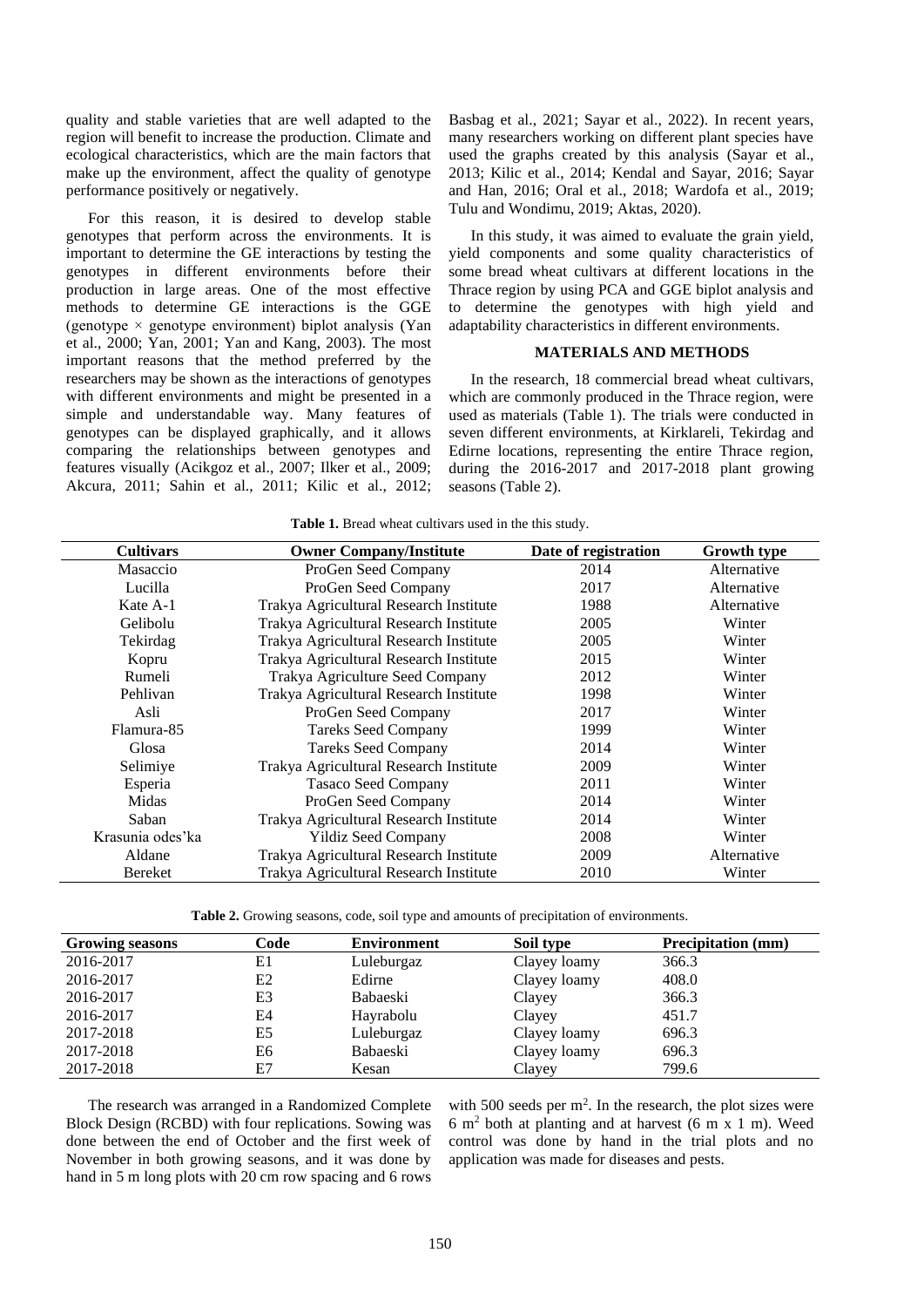Fifty kg ha<sup>-1</sup> nitrogen and 50 kg ha<sup>-1</sup> phosphorus were applied at the sowing, and the top dressing was divided into two parts:  $90 \text{ kg}$  ha<sup>-1</sup> nitrogen during tillering and  $60$ kg ha-1 nitrogen during jointing stage. Harvest was done in the first week of July in both growing seasons.

Plant height, heading date (the number of days between January 1<sup>st</sup> and the day when the plants are 50% spike in each plot), spike length, number of spikelets per spike, number of grains per spike, grain weight per spike, thousand kernel weight, test weight (Vasiljevic et al., 1980), and grain yield were all evaluated in the study (Dokuyucu et al., 2004; Karaman, 2017)

### *Statistical Analyses*

The data obtained for two years were subjected to combined analysis of variance, analyses each year and location were considered as environments. A two-way fixed effect model was applied to determine the influence of the main effects of variation (GE) and their interaction (GE) on each trait, and the Duncan test was performed to compare the means. Principal component analysis was calculated over the average data and evaluated with the biplot approach (SAS Institute Inc. JMP 15.1, 2020). GGE Biplot analyzes were calculated with Genstat 14<sup>th</sup> (VSN International Ltd., 2011) software over seven environments using average data (Yan, 2001).

## **RESULTS AND DISCUSSION**

#### *Genotype by Environment Interaction (GEI)*

The study conducted with 18 bread wheat cultivars, the effects of genotype, environment and GE interaction were found to be statistically significant at the  $p \le 0.01$ level in terms of all traits examined (Table 3).

The effect of G, E and GE interaction on grain yield were 28.37%, 47.91% and 23.72% respectively (Table 3). It has been determined that the effect of environmental variation on grain yield is higher than other variation sources. In previous studies conducted by different researchers, it was stated that the effect of genotype on grain yield ranged from 1.3 to 33.46%, environment 35.28-90.76%, and GE interaction between 7.12-31.45% (Kaya et al., 2002, Kaya et al., 2006, Mohammed, 2009, Oral et al., 2018; Tulu and Wondimu, 2019; Wardofa et al., 2019; Aktas, 2020). While the cultivars' average grain yield was 5991 kg ha<sup>-1</sup>, the cultivar Lucilla had the highest grain yield  $(6807 \text{ kg ha}^{-1})$  and the lowest grain yield was obtained from the cultivar Aldane (4841 kg ha<sup>-1</sup>) (Table 4). The lowest grain yield was found at the E1 (5469 kg ha<sup>-1</sup>) location, and the highest grain yield was obtained at the E2  $(7251 \text{ kg} \text{ ha}^{-1})$  location (Table 6). Grain yield is a multi-gene controlled trait and is affected by many factors such as the genetic potential of the genotype, the ecology of the region and the applied cultural practices (Kaydan and Yagmur, 2008; Sahin et al., 2016; Aktas et al., 2017; Tekdal et al., 2017; Gungor and Dumlupinar, 2019; Aydogan et al., 2020; Takač et al., 2021).

| <b>Sources of variations</b> | Genotype (G)                           | <b>Environment</b> (E)                          | G x E      | Error  | $C.V.$ (%) |
|------------------------------|----------------------------------------|-------------------------------------------------|------------|--------|------------|
| <b>Degrees of Freedom</b>    | 17                                     | 6                                               | 102        | 357    |            |
| Grain Yield/                 | 63540.8**                              | 303984.7**                                      | 8852.3**   | 4296.1 | 10.9       |
| Variability (%)              | 28.37                                  | 47.91                                           | 23.72      |        |            |
| Heading Date/                | 235.38**                               | 308.39**                                        | $7.66**$   | 0.38   | 0.51       |
| Variability (%)              | 60.33                                  | 27.90                                           | 11.78      |        |            |
| Plant Height/                | 1108.68**                              | 1716.59**                                       | 85.22**    | 12.11  | 3.75       |
| Variability (%)              | 49.81                                  | 27.22                                           | 22.97      |        |            |
| Spike Length/                | $11.18**$                              | $19.38**$                                       | $1.25**$   | 0.41   | 6.95       |
| Variability (%)              | 43.76                                  | 26.78                                           | 29.46      |        |            |
| No of Spikelet /Spike/       | $24.67**$                              | $51.23**$                                       | $4.61**$   | 1.66   | 6.77       |
| Variability (%)              | 35.04                                  | 25.68                                           | 39.28      |        |            |
| No of Grain/Spike/           | 950.87**                               | 4380.40**                                       | $200.36**$ | 42.31  | 13.60      |
| Variability (%)              | 25.71                                  | 41.79                                           | 32.50      |        |            |
| Grain Weight/Spike/          | $1.52**$                               | $16.33**$                                       | $0.49**$   | 0.12   | 16.75      |
| Variability (%)              | 14.90                                  | 56.30                                           | 28.81      |        |            |
| Test Weight/                 | $63.36**$                              | 827.50**                                        | $12.83**$  | 0.32   | 0.75       |
| Variability (%)              | 14.65                                  | 67.55                                           | 17.80      |        |            |
| Tohusand Kernel Weight/      | 199.16**                               | 1186.38**                                       | $21.64**$  | 0.37   | 1.51       |
| Variability (%)              | 26.64<br>$\mathbf{1}$ and $\mathbf{2}$ | 56.00<br>$\mathbf{a}$ $\mathbf{b}$ $\mathbf{c}$ | 17.37      |        |            |

| Table 3. Mean square values for the investigated traits |  |  |  |
|---------------------------------------------------------|--|--|--|
|---------------------------------------------------------|--|--|--|

\*\* Significant at the  $P < 0.01$  probability level, \* Significant at the  $P < 0.05$  probability levels.

The effect of genotype on the heading date was determined as 60.33%, the effect of the environment as 27.90%, and the effect of GE interaction as 11.78% (Table 3). The mean heading date of the cultivars was 122.2 days and the earliest one was 118.6 days (Glosa), and the latest cultivar was Midas with 131.6 days (Table 5). According to the environmental averages, the date of heading varied from 119.4-125.8 days (Table 6). The latest heading date was obtained at the E3 (125.8 days) location and the shortest at the E6 (119.4 days) location. According to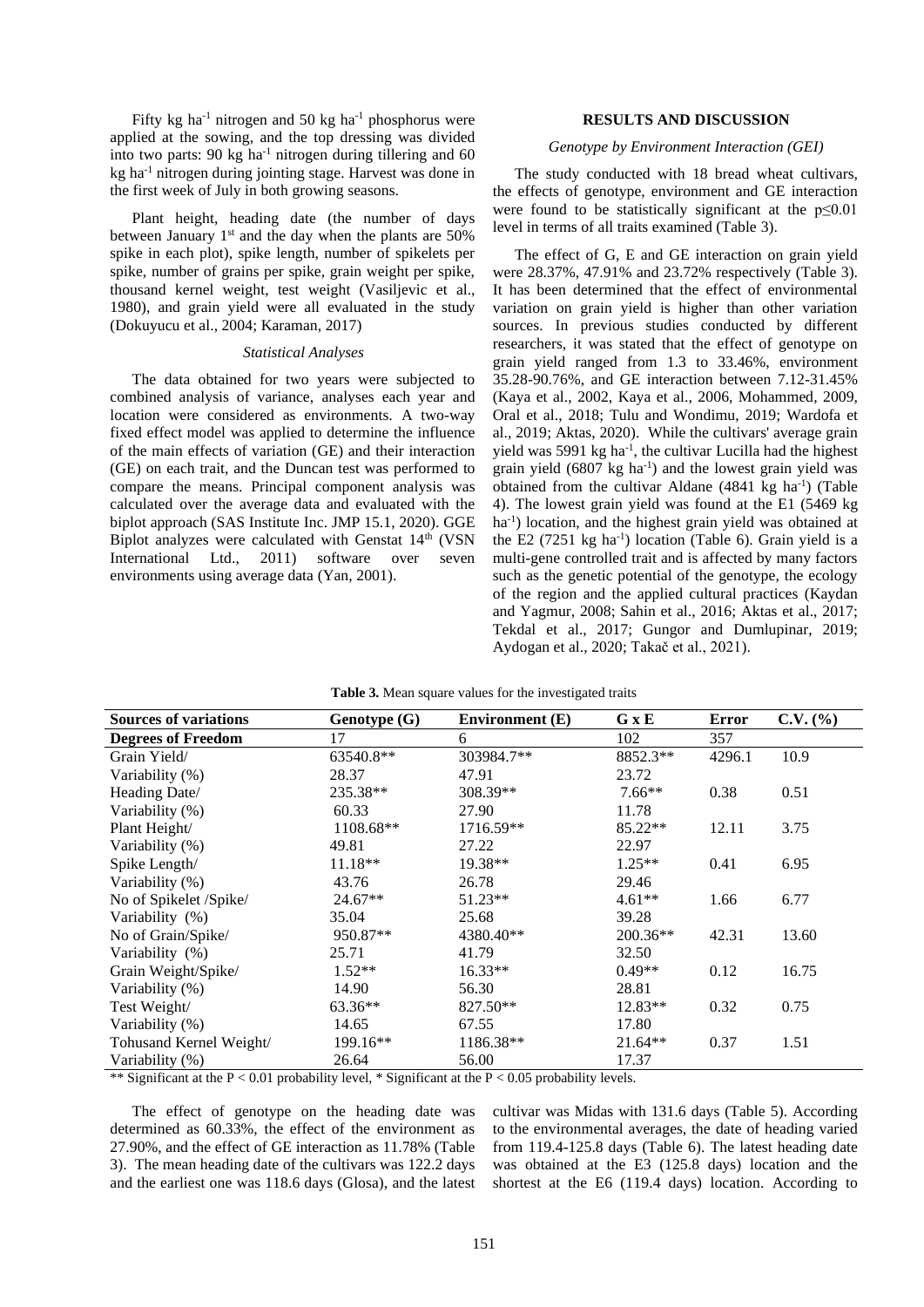previous researchers, it has been stated that the duration of heading date varies between 103-171 days, which were conducted in different ecological conditions, and genotypes and environments were effective together in the formation of significant differences in terms of the duration of heading date. (Kilic et al., 2012; Dogan and Kendal, 2013; Sakin et al., 2017; Gungor and Dumlupinar, 2019; Akan et al., 2021).

| <b>Cultivars</b> | E1     | E <sub>2</sub> | E3      | E4     | E5      | E6     | E7     | Mean       |
|------------------|--------|----------------|---------|--------|---------|--------|--------|------------|
| Masaccio         | 6044   | 9004           | 6504    | 6269   | 5942    | 6346   | 7274   | 6769 a     |
| Lucilla          | 5871   | 8344           | 6102    | 6702   | 6325    | 6621   | 7687   | 6807 a     |
| Kate A-1         | 5867   | 6452           | 4965    | 5911   | 5854    | 5173   | 6952   | 5882 efg   |
| Gelibolu         | 5794   | 6882           | 5269    | 5961   | 5858    | 5100   | 6835   | 5957 def   |
| Tekirdag         | 5717   | 5588           | 4717    | 6396   | 5604    | 5559   | 5449   | 5576 gh    |
| Kopru            | 5613   | 7413           | 5419    | 5900   | 5384    | 5875   | 6843   | $6064$ c-f |
| Rumeli           | 5611   | 7954           | 6361    | 5938   | 5692    | 5638   | 7143   | 6334 bc    |
| Pehlivan         | 5600   | 6506           | 5073    | 6238   | 5417    | 5138   | 5257   | 5604 gh    |
| Asli             | 5459   | 7581           | 6162    | 5892   | 5717    | 5946   | 6432   | 6170 cde   |
| Flamura-85       | 5450   | 7211           | 5669    | 5602   | 5817    | 5254   | 6297   | $5900 d-g$ |
| Glosa            | 5423   | 8217           | 6140    | 6788   | 6058    | 5996   | 7556   | 6597 ab    |
| Selimiye         | 5398   | 6952           | 5488    | 5933   | 5571    | 6058   | 6035   | 5919 d-g   |
| Esperia          | 5340   | 6371           | 5133    | 5483   | 5804    | 5792   | 6126   | 5721 fgh   |
| Midas            | 5244   | 8598           | 5619    | 5971   | 5913    | 5745   | 6525   | 6230 cd    |
| Saban            | 5223   | 7455           | 6340    | 6256   | 4546    | 5525   | 6441   | 5969 def   |
| Krasunia odes'ka | 5038   | 7856           | 5473    | 5963   | 6025    | 5767   | 5985   | $6015$ c-f |
| Aldane           | 4890   | 5340           | 4169    | 5290   | 3958    | 5633   | 4610   | 48411      |
| Bereket          | 4867   | 6792           | 4944    | 5229   | 4246    | 6004   | 6266   | 5478 h     |
| Mean             | 5469 e | 7251 a         | 5530 de | 5984 c | 5541 de | 5732 d | 6428 b | 5991       |

Table 4. Mean grain yield (kg ha<sup>-1</sup>) of cultivars across test environments

The effect of genotype on plant height was 49.81%, the effect of environment was 27.22%, and the effect of GE interaction was determined as 22.97% (Table 3). The average plant height of the genotypes varied from 80.4- 104.7 cm (Table 5). The longest plant height was obtained from the cultivar Midas (104.7 cm), and the shortest plant height was obtained from the cultivar Esperia (80.4 cm). According to the environmental averages, the highest plant height was found at the E3 (99.6 cm) location, and the shortest plant height was determined at the E4 (87.4 cm) location (Table 6). Plant height is a crucial vegetative factor for the genotypes's adaptation to the area, and it can affect yield and quality indirectly (Dogan and Kendal, 2013). Plant height in wheat can vary depending on genetic structure, climate and soil characteristics and cultural practices applied, and it has been determined that it varies between 71-125 cm in previous works (Dogan and Kendal, 2012; Dogan and Kendal, 2013; Sakin et al., 2017; Gungor and Dumlupinar, 2019; Akan et al., 2021).

The effect of genotype on spike length was determined as 43.76%, the effect of environment as 26.78% and the effect of GE interaction as 29.46% (Table 3). The spike length of the genotypes varied from 7.7-10.4 cm. The highest spike length was measured in the cultivar Kate A-1 (10.4 cm) and the lowest spike length was measured in the cultivar Massacio (7.7 cm) (Table 5). When the environemental averages were examined, they had the highest spike length at the E7 (10 cm) location and the lowest spike length at the E2 and E4 (8.7 cm) locations (Table 6). In the studies carried out in different ecological conditions, the spike length varied from 7.3 to 10.35 cm. (Sakin et al., 2017; Gungor and Dumlupinar, 2019).

The effect of genotype on the number of spikelets per spike was determined as 35.04%, the effect of environment as 25.68%, and the effect of GE interaction as 39.28% (Table 3). The average number of spikelets per spike of genotypes ranged from 16.4 to 20.03. Cultivar Gelibolu (20.3) had the highest number of spikelets per spike, and cultivar Massacio (16.4) had the lowest (Table 5). According to the environmental averages, the highest number of spikelets per spike was found at the E7 (20.3) location and the lowest at the E2 (18.0) location (Table 6). Kurt and Yagdi (2013) reported a 17.3 to 19.5, Gungor and Dumlupinar (2019) showed a 16.5-21.2, while, Akan et al. (2021) indicated an 18.15-22.13 number of spikelets per spike.

The difference in the number of fertile spikelets and florets in the spike according to the genotypes is the source of the difference in the number of grains in the spike (Bayram et al., 2017). The effect of genotype on the number of grains per spike was 25.71%, the effect of environment was 41.79%, and the effect of GE interaction was 32.50% (Table 3). According to the genotype averages, the number of grains per spike varied from 34.2 and 59.6, and the highest number of grains per spike was found in the cultivar Midas (59.6) while the lowest in the cultivar Massacio (34.2) (Table 5). According to the environmental averages, E7 location had the highest value (57.5) in terms of the number of grains per spike, while E2 location had the lowest value (40.4) (Table 6). In other studies, Bayram et al. (2017), 13.7-26.6; Gungor and Dumlupinar (2019), 27.2-49.7; Kara et al. (2016), 34.4-54, Ozen and Akman (2015), 22-46, Aktas et al. (2017) reported that it ranked from 42.21 to 52.34. The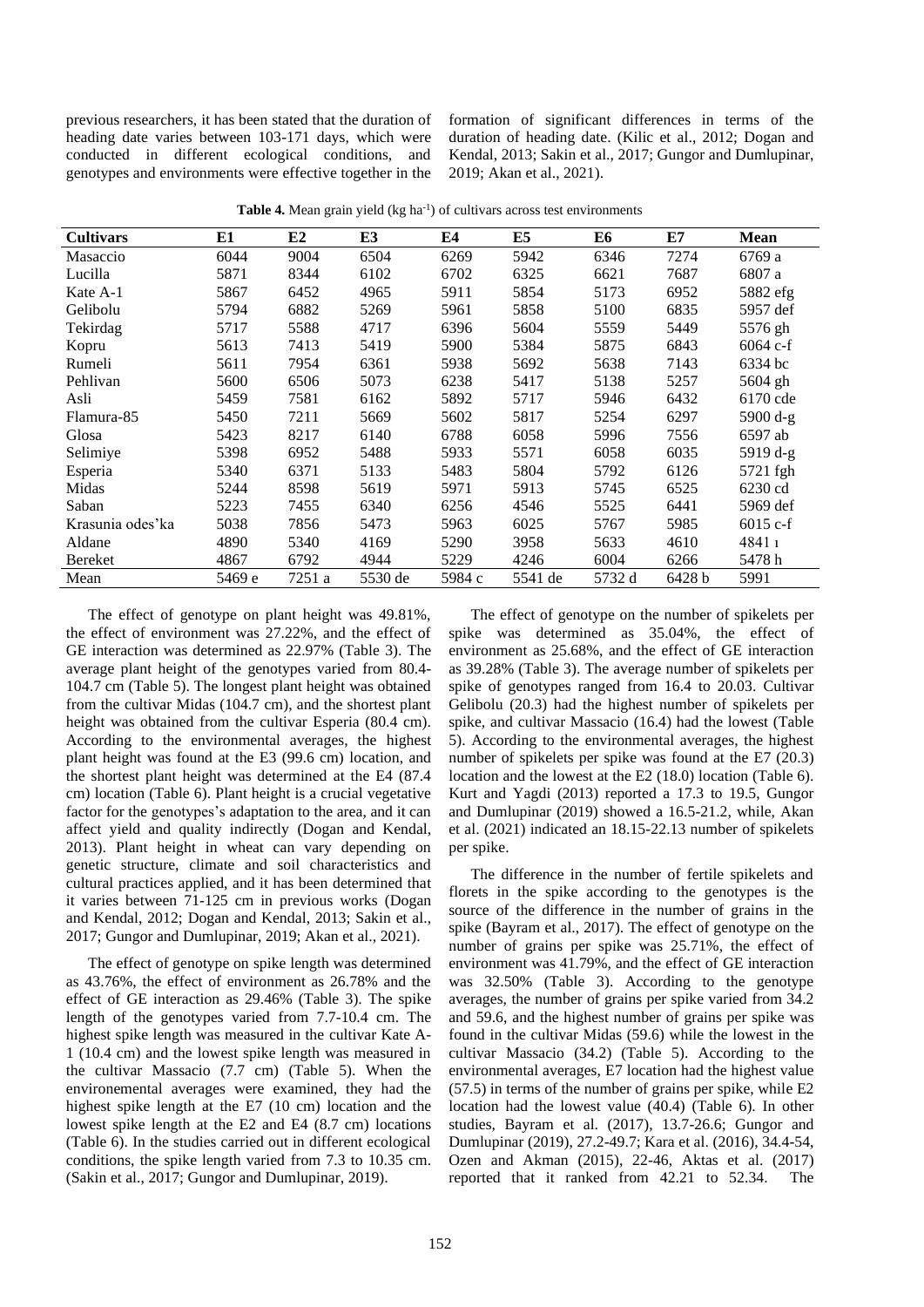difference in the number of grains in the spike varies according to the genetic structure of the genotypes and climatic characteristics. (Ozen and Akman, 2015; Kara et al., 2016; Aktas et al., 2017; Bayram et al., 2017; Gungor and Dumlupinar, 2019).

| <b>Cultivars</b> | HD                   | PH                 | SL               | <b>SNS</b>          | GNS               | GWS                | TW                | <b>TKW</b>         |
|------------------|----------------------|--------------------|------------------|---------------------|-------------------|--------------------|-------------------|--------------------|
| Masaccio         | 121.8 fg             | 87.0h              | 7.7 e            | 16.4 <sub>1</sub>   | 34.21             | 1.49f              | 75.6 f            | 38.8 <sub>g</sub>  |
| Lucilla          | $121.5$ gh           | $90.3$ g           | 9.5 <sub>b</sub> | $18.9 d-g$          | 50.9 cd           | 1.77e              | 77.0 bc           | 38.3h              |
| Kate A-1         | $121.4 \text{ g}h_1$ | 101.6 <sub>b</sub> | 10.4a            | 18.8 e-h            | 50.8 cd           | $2.09$ cd          | 76.4 d            | 38.6 gh            |
| Gelibolu         | 119.9 i              | 90.5 g             | 8.9c             | 18.7 e-h            | $50.0$ cd         | 2.19 <sub>bc</sub> | 77.3 <sub>b</sub> | 42.2de             |
| Tekirdag         | 118.6 k              | 85.7h              | 9.5 <sub>b</sub> | 19.5 bcd            | $46.2 \text{ ef}$ | $2.11 \text{ cd}$  | 74.9 g            | 41.9 <sub>e</sub>  |
| Kopru            | 123.2 d              | 94.1 e             | 9.4 b            | 20.3a               | 55.1 b            | 2.41a              | 73.9 1            | $42.2$ de          |
| Rumeli           | $121.6$ gh           | 96.3 d             | 8.9c             | $19.8$ abc          | $47.5$ de         | $1.94$ de          | 77.3 <sub>b</sub> | 37.1j              |
| Pehlivan         | 122.4 e              | 101.1 <sub>b</sub> | 9.4 b            | $18.9 d-g$          | 39.3 h            | 1.99d              | 76.9c             | 45.3a              |
| Asli             | 125.6 <sub>b</sub>   | 99.1 c             | 9.0c             | 19.0 <sub>def</sub> | $45.6 \text{ ef}$ | 1.81e              | 75.6f             | 37.0 i             |
| Flamura-85       | 122.9d               | 91.2 g             | 9.7 <sub>b</sub> | 18.3 gh             | 45.8 ef           | $2.10 \text{ cd}$  | 77.8 a            | 43.0 <sub>bc</sub> |
| Glosa            | 118.8 k              | 86.5h              | 8.5d             | 18.4 fgh            | 47.9 de           | 2.00 <sub>d</sub>  | 76.0e             | 38.9 <sub>g</sub>  |
| Selimiye         | $122.1$ ef           | $90.4\text{ g}$    | 9.0c             | $18.3$ gh           | $41.5$ gh         | 1.79 <sub>e</sub>  | 76.5 d            | 42.3d              |
| Esperia          | $121.6$ gh           | $80.4_1$           | 8.8 cd           | $19.3$ cde          | 50.8 cd           | $2.12$ cd          | 74.6 gh           | 36.6k              |
| Midas            | 131.6 a              | 104.7a             | 8.7 cd           | $20.1$ ab           | 59.6 a            | $2.37$ ab          | 76.5 d            | 37.2 i             |
| Saban            | 119.9 i              | 90.6 g             | 9.6 b            | $19.1$ de           | 48.9 cde          | 2.20 <sub>bc</sub> | 75.4 f            | 42.8c              |
| Krasunia odes'ka | 124.1c               | 91.4 fg            | 10.3a            | $20.0$ ab           | 52.3 bc           | $2.35$ ab          | 74.4 h            | 38.0 <sub>1</sub>  |
| Aldane           | 121.4 h              | 93.2 ef            | 9.4 b            | 18.1 h              | $43.8$ fg         | 2.00 <sub>d</sub>  | 74.1 1            | 43.2 <sub>b</sub>  |
| Bereket          | 121.1 1              | 98.2 c             | 9.6 <sub>b</sub> | $19.9$ abc          | 50.2 cd           | 2.18 <sub>bc</sub> | 72.0 i            | 40.3 f             |
| Mean             | 122.2                | 93.3               | 9.3              | 19.1                | 48.6              | 2.1                | 75.7              | 40.3               |

**Table 5.** Means of yield components and quality traits of 18 bread wheat cultivars

HD: Heading date, PH: Plant height, SL: Spike length, SNS: Number of spikelets per spike, GNS: Number of grains per spike, GWS: Grain weight per spike, TW: Test weight, TKW: Thousand kernel weight

The effect of genotype on grain weight per spike was 14.90%, the effect of environment was 56.30%, and the effect of GE interaction was determined as 28.81% (Table 3). The cultivar Kopru had the highest grain weight per spike of 2.41 g, while the cultivar Masaccio had the lowest grain weight per spike of 1.49 g. (Table 5). According to environmental averages, grain weight per spike ranged from 1.58 to 2.81 g, with the maximum value at the E7 (2.81 g) location and the lowest value at the E1 (1.58 g) location (Table 6). In studies conducted in different environments, the grain weight per spike was determined as 1-2 g, (Ozen and Akman, 2015), 1.4-1.9 g (Kara et al., 2016), 1.9-2.6 g (Aktas et al., 2017) and 0.93- 2.25 g (Gungor and Dumlupinar, 2019).

| 35.8 g            |
|-------------------|
|                   |
| 45.3 <sub>b</sub> |
| 39.3d             |
| 37.1 f            |
| 37.6e             |
| 40.1c             |
| 46.2a             |
| 39.9              |
|                   |

Table 6. Average of yield component and quality traits in seven environments

HD: Heading date, PH: Plant height, SL: Spike length, SNS: Number of spikelets per spike, GNS: Number of grains per spike, GWS: Grain weight per spike, TW: Test weight, TKW: Thousand kernel weight

The effect of genotype on test weight was found to be 14.65%, the effect of environment was 67.55%, and the effect of GE interaction was determined as 17.80% (Table 3). The cultivar Flamura-85  $(77.8 \text{ kg} \text{ h}^{-1})$  had the highest test weight, while the cultivar Bereket (72.0 kg hl<sup>-1</sup>) had the lowest (Table 5). According to the environmental averages, the lowest test weight was determined at the E6 location (69.9 kg hl<sup>-1</sup>), and the highest at the E2 (80.8 kg hl<sup>-1</sup>) location (Table 6). In studies conducted by different researchers (Schuler et al., 1994, Diepenbrock et al., 2005; Ozen and Akman, 2015; Kara et al., 2016; Mut et al.,

2017; Gungor and Dumlupinar, 2019), it has been determined that the test weight varied from 69.3-82 kg hl-<sup>1</sup>. In terms of test weight, values above 82 kg hl<sup>-1</sup> are considered perfect, but at least  $72 \text{ kg} \text{ hl}^{-1}$  should be preferred. Test weight is a quality parameter that determines the flour yield in the flour industry has commercial importance and is desired to be high (Mut et al., 2017). They reported that test weight is especially influenced by the environment and can be affected depending on factors such as genotype and agronomic practices.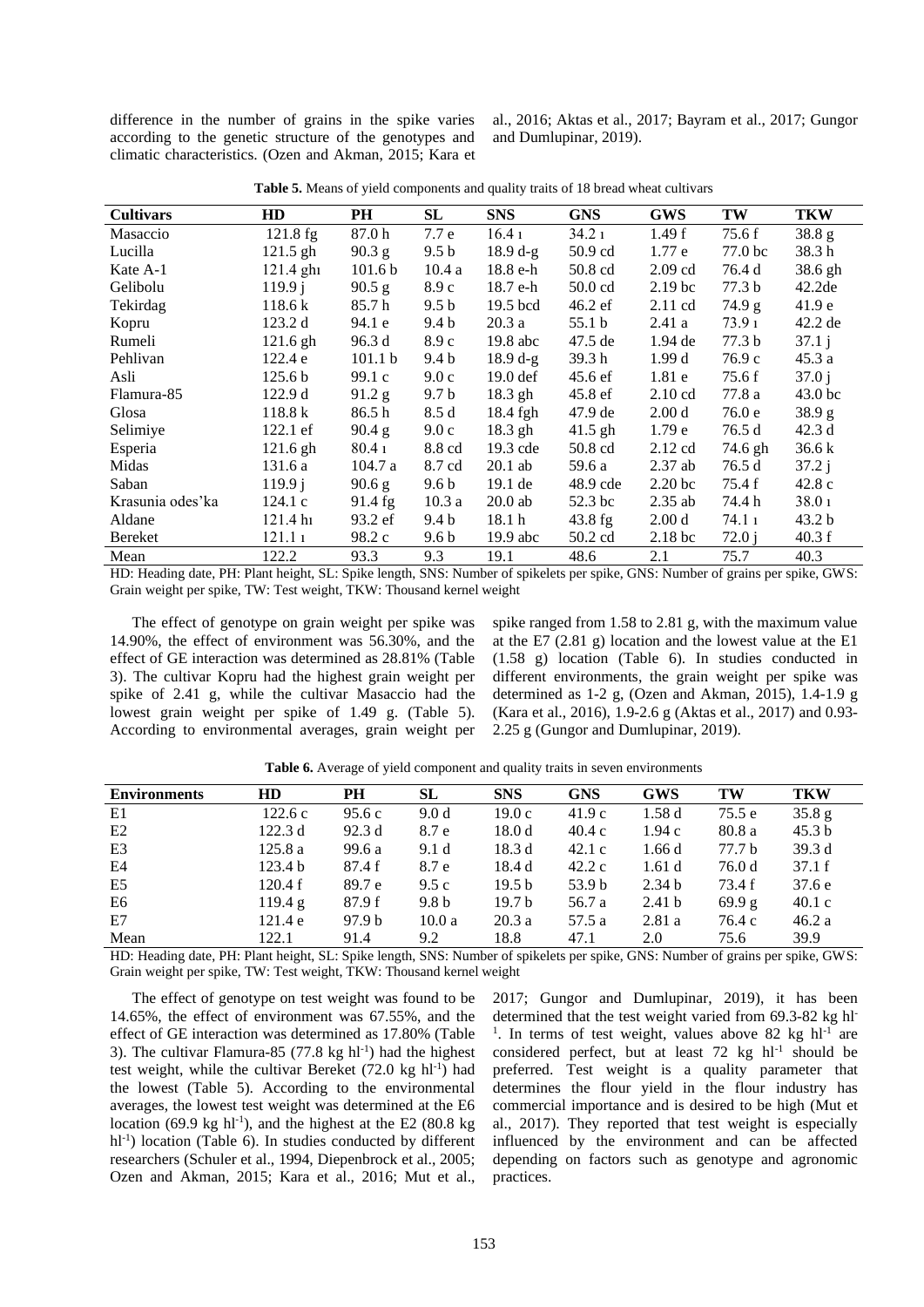Environmental factors and climatic conditions affect the thousand kernel weight significantly. The effect of genotype on thousand kernel weight was determined as 26.64%, the effect of environment as 56.00%, and the effect of GE interaction as 17.37% (Table 3). The highest thousand kernel weight was obtained in cultivar Pehlivan (45.3 g), and the lowest value was obtained in cultivar Esperia (36.6 g) (Table 5). According to the environmental averages, the thousand kernel weight varied from 37.6-46.2 g, the lowest thousand kernel weight was obtained at the E1 (35.8 g) location, and the highest thousand kernel weight was obtained at the E7 (46.2 g) location (Table 6). In other studies, it has been reported that the thousand kernel weight varied from 29.2- 47.2 g. (Ozen and Akman, 2015; Mut et al., 2017; Tekdal et al., 2017; Gungor and Dumlupinar, 2019; Aydogan et al., 2020).

### *Principal Component (PCA) and GGE-Biplot Analysis*

Principal component analysis resulted in a twodimensional PCA score accounted for 60.9% of the total variation (Figure 1). Principal component 1 had a value of 23.5%, which indicates the genotype effect that was low in this case, and PC2 was 37.4%, which demonstrates the environment effect that was high in the study. Many researchers reported that higher total variation value  $(PC1+PC2)$  ( $\geq$ 50%) ensures to more reliable interpretation of a biplot graph (Sayar and Han, 2015; Kendal et al., 2016; Basbag et al., 2021; Sayar et al., 2022). Additionally; it was reported that when the angle between the vectors representing the features from  $0^{\circ}$  to  $90^{\circ}$ , there is a positive relationship. (Ilker et al., 2009; Sayar and Han, 2015; Dogan et al., 2016; Karaman, 2020). Grain yield was found to have a negative relationship with spike length, thousand kernel weight and grain weight per spike, but a positive relationship with test weight. It was determined that there was a positive relationship between the number of grains per spike, the number of spikelets per spike, plant height and heading date. Since the plant height and test weight traits had a short vector, their effects within the variation were determined to be lower than the other traits. Karaman (2020) reported that grain yield had a positive relationship with test weight and thousand kernel weight traits. Kahraman et al. (2021) stated that there was a positive relationship between grain yield and thousand kernel weight, and a negative relationship between grain yield and test weight.

Yan et al. (2000) stated that according to the GGE biplot analysis method, the genotypes located at the corners of the polygon were the genotypes with the highest value or the ideal characteristics for the related characters. The cultivars evaluated in the research were found superior; Midas for heading date, Lucilla, Masaccio Rumeli and Asli cultivars for grain yield, Aldane for thousand kernel weight, Bereket for spike length. In addition, Esperia and Kate A-1 cultivars were more stable than other genotypes.



**Figure 1.** Relationship among genotypes and investigated for grain yield

GGE Biplot is a software program that analyzes graphs. With PC1 70.53%, PC2 12.12%, and total PC1+PC2 82.65%, a scatter plot graph demonstrated the relationship between genotype  $+$  GE. E5, E1, E4 and E7 locations developed a similar environment, as did E3, E2, E6 locations, resulting in two different megaenvironments. Cultivars Rumeli, Asli and Masaccio were located in the mega environment formed by E2, E3, E6 locations, while cultivars Lucilla, Glosa and Gelibolu were located in the same zone with the mega environment formed by E1, E4, E5 and E7 locations and became superior genotypes for those environments. Cultivars Aldane, Bereket and Tekirdag were the farthest from the origin and mega-circles, had low stability, while cultivars Lucilla and Glosa were determined as the most ideal and stable cultivars. Cultivars Kopru (6064 kg ha<sup>-1</sup>) and Krasunia odes'ka  $(6015 \text{ kg} \text{ ha}^{-1})$  were determined to be more stable with a grain yield above the experiment mean  $(5991 \text{ kg} \text{ ha}^{-1})$  which were on the right quadrant and close to the origin. GGE biplot analyses are used by many researchers as a selection tool in the evaluation of different plant species in terms of many characteristics (Figure 2).



 $PC1 - 70.53%$ 

**Figure 2.** Scatter plot graph of GGE biplot Analysis

 $_{\rm{C2}}$ 12.12%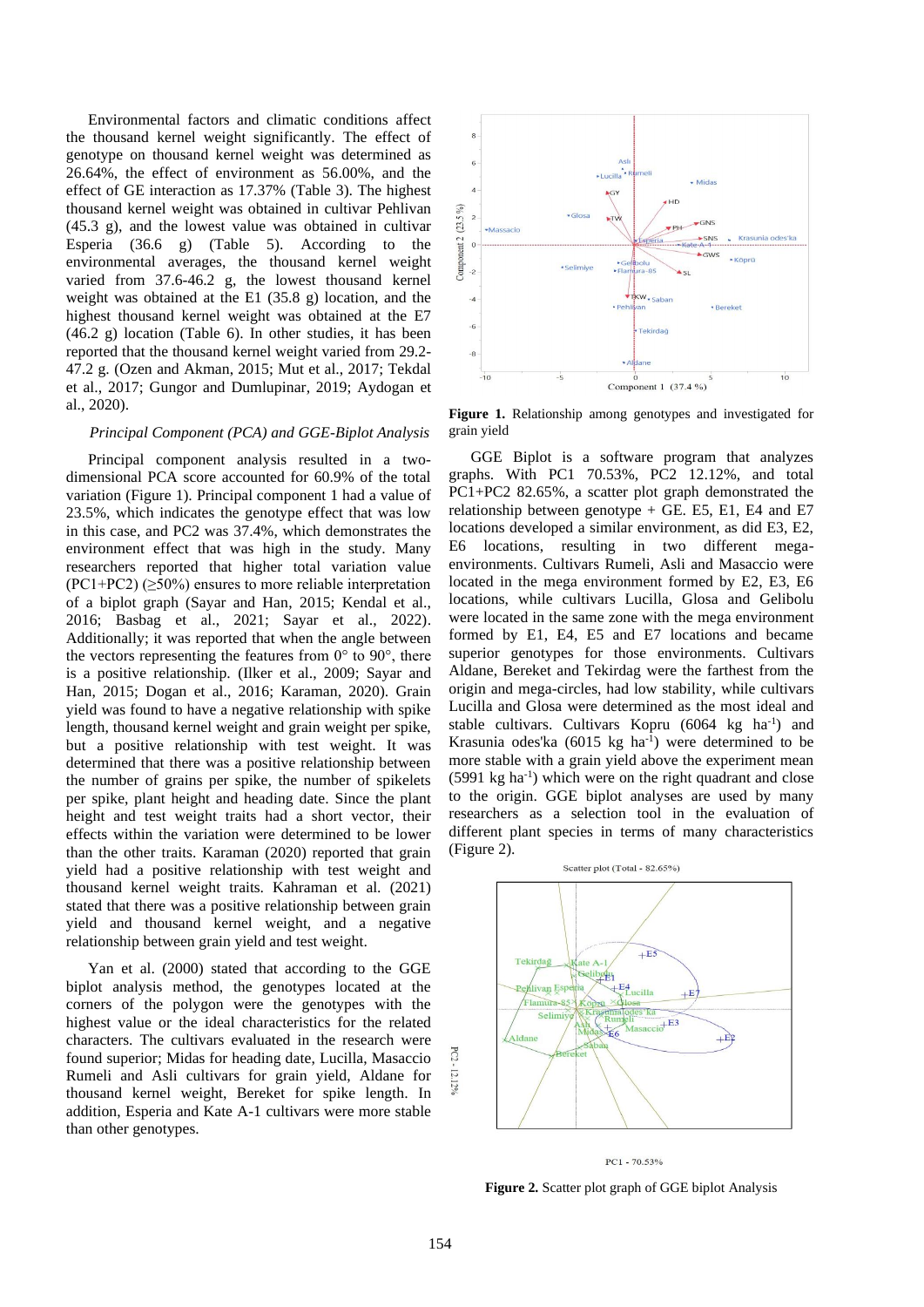Genotypes in the first circle in the GGE biplot analysis are considered as ideal genotypes. While cultivar Lucilla was closest to the center circle, it was followed by cultivars Glosa, Masaccio and Rumeli, respectively. Cultivars Aldane, Bereket and Tekirdag were determined as the furthest genotypes from the first circle (Figure 3).



**Figure 3.** Comparison biplot "ideal genotype" using GGE biplot with scaling focused on genotypes

In GGE Biplot analyses, environments closer to the center circle, same as genotypes, are considered ideal environments. While E2 environment had the highest yield average  $(7251 \text{ kg} \text{ ha}^{-1})$ , E7 stood out as the ideal environment by taking place in the center circle which may be due to lack of separation power among the cultivars of the E2 environment. Aktas (2020) also reported the same situation, which is consistent with our findings. The E2 and E3 circles were determined as the circles close to the central circle after the E7 location, respectively. E6 was determined as the furthest environment from the central circle (Figure 4).



 $PC1 - 70.53%$ 

Figure 4. Comparison biplot of "ideal environment" for grain yield using GGE biplot

### **CONCLUSION**

This research was carried out with 18 commercial bread wheat genotypes in seven environments in the Thrace region. The effect of environment was detected for grain yield, number of grains per spike, test weight and thousand kernel weight. In addition genotype effect was found significant on heading date, plant height and spike length traits, and number of spikelets per spike trait was affected by GE interaction. According to PC biplot analysis, grain yield was positively correlated with test weight, while negatively correlated with grain weight per spike and spike length. According to the results of the GGE biplot analysis, cultivars Rumeli and Masaccio were located at Edirne (E2), Babaeski (E3) and Babaeski (E6) environments. cultivars Lucilla, Glosa and Gelibolu were located in the same zone with the Luleburgaz (E1), Hayrabolu (E4), Luleburgaz (E5) and Kesan (E7) locations and became the superior genotypes for those environments. In this study, which was carried out at different environments for two years in the Thrace region, cultivars Lucilla, Glosa, Masaccio and Rumeli were found outstanding genotypes in terms of both high yielding and stable.

#### **LITERATURE CITED**

- Acikgoz, E., M. Sincik, M. Oz, S. Albayrak, G. Wietgrefe, Z.M. Turan, A.T. Goksoy, U. Bilgili, A. Karasu, O. Tongel and O. Canbolat. 2007. Forage soybean performance in Mediterranean environments. Field Crop Res. 103: 239–247.
- Akan, E., N. Unsal Eren and A.S. Unsal. 2021. Determination of important parameters affecting the yield and quality of durum wheat varieties in dry conditions. ISPEC Journal of Agricultural Sciences 5: 246-256 (in Turkish).
- Akcura, M. 2011. The relationships of some traits in Turkish winter bread wheat landraces. Turk. J. Agric. For. 35: 115- 125.
- Aktas, H., M. Karaman, E. Oral, E. Kendal and S. Tekdal. 2017. Evaluation of some bread wheat genotypes of yield and quality parameters under rainfall condition. Journal of Field Crops Central Research Institute 26: 86-95 (in Turkish).
- Aktas, B. 2020. Evaluation of yield and agronomic traits of new winter bread cultivars. Genetika 52: 81-96.
- Anonymous. 2021. Crop production statistics. Turkish Statistical Foundation[. www.tuik.gov.tr.](http://www.tuik.gov.tr/) (Accessed June 21, 2021)
- Aydogan, S., M. Sahin, A. Gocmen Akcacik, B. Demir, T. Yildirim and S. Hamzaoglu. 2020. Assesment of yield and quality traits of some bread wheat varieties (*Triticum aestivum* L.) under rainfed conditions. KSU J. Agric Nat 23: 713-721 (in Turkish).
- Basbag, M., M.S. Sayar, E. Cacan and H. Karan. 2021. Determining quality traits of some concentrate feedstuffs and assessments on relations between the feeds and the traits using biplot analysis. Fresenius Environmental Bulletin 30(2A): 1627-1635.
- Bayram, S., A. Ozturk and M. Aydin. 2017. Evaluation of yield components and grain yield of bread wheat genotypes in Erzurum conditions. Yuzuncu Yıl University Journal of Agricultural Sciences 27: 569-579 (in Turkish).
- Diepenbrock, W., F. Ellmer and J. Leon. 2005. Ackerbau, Pflanzenbau und Pflanzenzüchtung, UTB 2629, Verlag Eugen Ulmer, Stuttgart.
- Dogan, Y. and E. Kendal. 2012. Determination of grain yield and some quality traits of bread wheat (*Triticum aestivum* L.) genotypes. Journal of Agricultural Faculty of Gaziosmanpasa University 29: 113-121 (in Turkish).
- Dogan, Y. and E. Kendal. 2013. Determination of grain yield and some qualty traits of some bread wheat (*Triticum aestivum* L.) genotypes in Diyarbakır ecological conditions.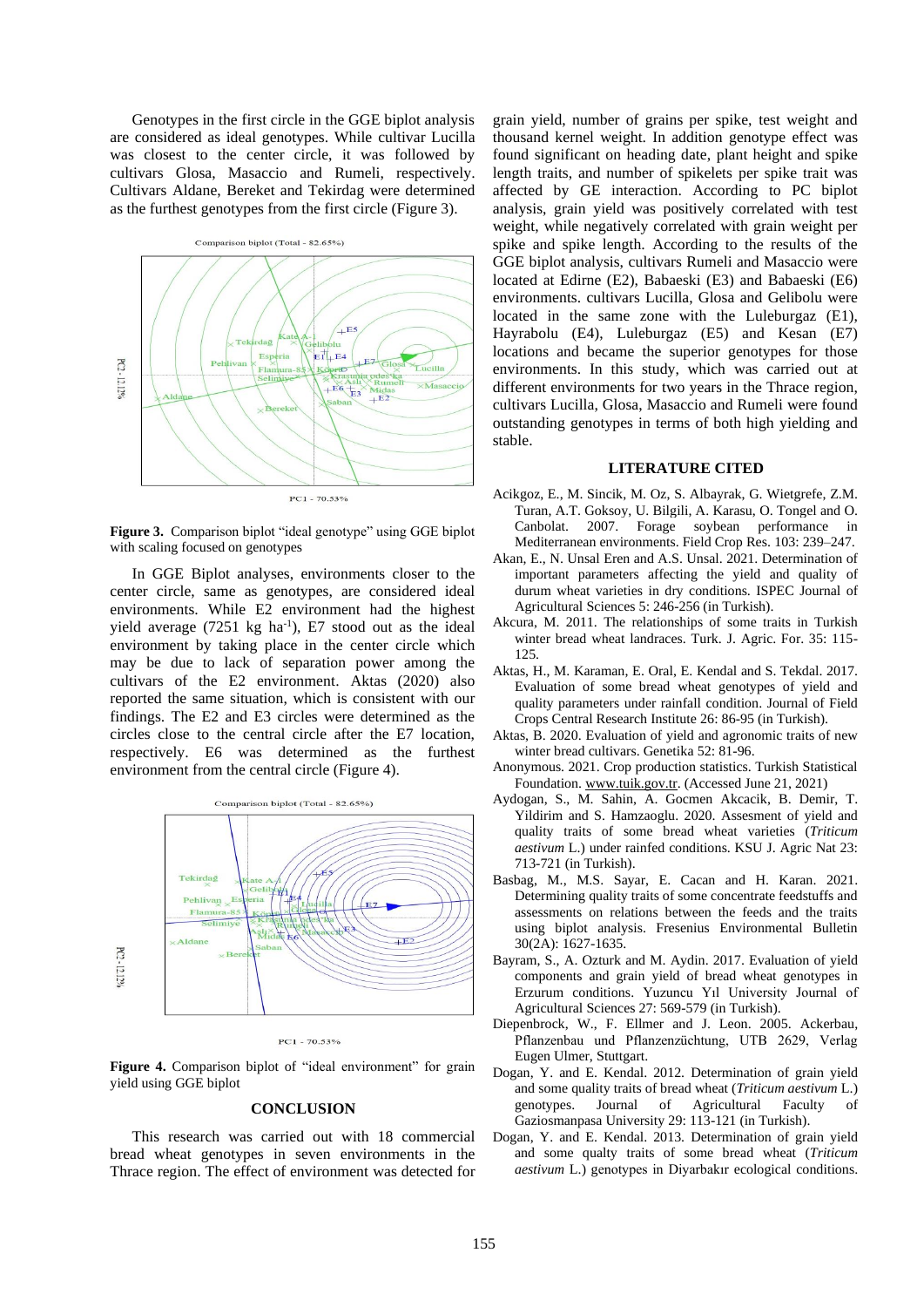Yuzuncu Yıl University Journal of Agricultural Sciences 23: 199-208 (in Turkish).

- Dogan, Y., E. Kendal and E. Oral. 2016. Identifying of relationship between traits and grain yield in spring Barley by GGE biplot analysis. The Journal Agriculture and Forestry 62: 239-252.
- Dokuyucu, T., A. Akkaya and D. Yigitoglu. 2004. The effect of different sowing dates on growing periods, yield and yield components of some bread wheat (*Triticum aestivum* L.) cultivars grown in the East-Mediterranean region of Turkey. Journal of Agronomy 3(2): 126-130.
- Gungor, H. and Z. Dumlupinar. 2019. Evaluation of some bread wheat (*Triticum aestivum* L.) cultivars for yield, yield components and quality traits in Bolu conditions. Turkish Journal of Agricultural and Natural Sciences 6: 44-51 (in Turkish).
- Ilker, E., F. Aykut Tonk, O. Caylak, M. Tosun and I. Ozmen. 2009. Assessment of genotype x environment interactions for grain yield in maize hybrids using AMMI and GGE biplot analyses. Turkish Journal of Field Crops 14: 123 – 135.
- Kahraman, T., H. Gungor, I. Ozturk, I. Yuce and Z. Dumlupinar. 2021. Evaluating the effects of genotype and environment on yield and some quality parameters in bread wheat (*Triticum aestivum* L.) genotypes using principal component and GGE biplot analyses. KSU J. Agric Nat. 24 (5): 992-1002 (in Turkish).
- Kara, R., A.Y. Dalkilic, H. Gezginc and M.F. Yilmaz. 2016. Evaluation of some common bread wheat cultivars for yield and yield components in Kahramanmaras conditions. Turkish Journal of Agricultural and Natural Sciences 3: 172- 183 (in Turkish).
- Karaman, M. 2017. Determination of physiological and morphological parameters associated with grain yield and quality traits in durum wheat. PhD Thesis, Dicle University Graduate School of Natural and Applied Sciences Department of Field Crops (in Turkish).
- Karaman, M. 2020. Evaluation of spring bread wheat (*Triticum aestivum* L.) genotypes in terms of agricultural features. ISPEC Journal of Agricultural Sciences 4: 68-81 (in Turkish).
- Kaya, Y., C. Palta and S. Taner. 2002. Additive main effects and multiplicative interactions analysis of yield performances in bread wheat genotypes across environments. Turkish Journal of Agriculture and Forestry 26: 275-279.
- Kaya, Y., M. Akcura and S. Taner. 2006. GGE-Biplot analysis of multi-environment yield trials in bread wheat. Turkish Journal of Agriculture and Forestry 30: 325-337.
- Kaydan, D. and M. Yagmur. 2008. A research on yield and yield components of some bread wheat (*Triticum aestivum* L.) varieties in Van ecological conditions. Journal of Agricultural Sciences 14: 350-358.
- Kendal, E. 2013. Evaluation of some spring bread wheat genotypes in terms of yield and quality in Diyarbakır condition. KSU J. Nat. Sci. 16: 16-24 (in Turkish).
- Kendal, E., M.S. Sayar, S. Tekdal, H. Aktas and M. Karaman. 2016. Assessment of the impact of ecological factors on yield and quality parameters in triticale using GGE biplot and AMMI analysis. Pakistan Journal of Botany 48(5): 1903-1913.
- Kendal, E. and M.S. Sayar. 2016. Assessment of the impact of ecological factors on yield and quality parameters in triticale using GGE biplot and AMMI analysis. The J. Anim. Plant Sci. 26: 754-765.
- Kilic, H., S. Tekdal, E. Kendal and H. Aktas. 2012. Evaluation of advanced durum wheat (*Triticum turgidum ssp. durum*) lines with biplot analysis method based on the augmented

experimental design. KSU J. Nat. Sci. 15: 18-25 (in Turkish).

- Kilic, H., E. Kendal, H. Aktas and S. Tekdal. 2014. Assesment of advanced bread wheat lines for yield and some quality traits at different environment. Igdır University, Journal of The Institute of Science and Technology 4: 87-95 (in Turkish).
- Kurt, O. and K. Yagdi. 2013. Determination of yield characters of some advanced bread wheat (*Triticum aestivum* L.) lines in Bursa conditions. Journal of Agricultural Faculty of Uludag University 27: 19-31 (in Turkish).
- Mohammed, M.I. 2009. Genotype x Environment interaction in bread wheat in Northern Sudan using AMMI analysis. American-Eurasian Journal of Agriculture and Environment Science 6: 427-433.
- Mut, Z., O. Erbas Kose and H. Akay. 2017. Determination of grain yield and quality traits of some bread wheat (*Triticum aestivum* L.) varieties. Anadolu Journal of Agricultural Sciences 32: 85-95 (in Turkish).
- Oral, E., E. Kendal and Y. Dogan. 2018. Some bread varieties yield stability evaluation with Biplot and AMMI analaysis methods. Journal of Adnana Menderes University Agricultural Faculty 15: 55-64 (in Turkish).
- Ozen, S. and Z. Akman. 2015. Determination of yield and quality characteristics of some bread wheat cultivars in Yozgat ecological conditions. Journal of Agricultural Faculty of Suleyman Demirel University 10: 35-43 (in Turkish).
- Sakin, M.A., I. Naneli, A.Y. Ismailoglu and K. Ozdemir. 2017. Determination of yield and quality characteristics in arid and irrigated conditions of some bread wheat (*Triticum aestivum* L.) cultivars under Tokat-Kazova conditions. Journal of Agricultural Faculty of Gaziosmanpasa University 34: 87-96 (in Turkish).
- SAS. 2020. JMP® 15 Design of Experiments Guide. Cary, NC 27513 USA.
- Sayar, M.S., A.E. Anlarsal and M. Basbag. 2013. Genotype x environment interactions and stability analysis for dry-matter yield and seed yield in Hungarian vetch (*Vicia pannonica* Crantz). Turkish Journal of Field Crops 18: 238-246.
- Sayar, M.S. and Y. Han. 2015. Determination of seed yield and yield components of grasspea (*Lathyrus sativus* L.) lines and evaluations using GGE biplot analysis method. Journal of Agricultural Sciences 21(1): 78-92.
- Sayar, M.S. and Y. Han. 2016. Forage yield performance of forage pea (*Pisum sativum spp. arvense* L.) genotypes and assessments using GGE biplot analysis. Journal of Agricultural Science and Technology 18: 1621-1634.
- Sayar, M.S., Y. Han and M. Basbag. 2022. Forage yield and forage quality traits of sainfoin (*Onobrychis viciifolia* SCOP.) genotypes and evaluations with biplot analysis. Fresenius Environmental Bulletin 31(04):4009-4017.
- Schuler, S.F., R.K. Bacon and E.E. Gbur. 1994. Kernel and spike character influence on test weight of soft red winter wheat. Crop Science Society of America 34: 1309- 1313.
- Sahin, M., A. Akcacik and S. Aydogan. 2011. The relationship between grain yield and quality characteristics of some bread wheat genotypes and stability potential. ANADOLU Journal of Aegean Agricutural Research Institute 22: 39-48 (in Turkish).
- Sahin, M., A. Gocmen Akcacik, S. Aydogan and E. Yakisir. 2016. Determination of yield and quality performance of winter wheat genotypes in rainfed conditions of Central Anatolian. Journal of Field Crops Central Research Institute 2: 19-23 (in Turkish).
- Takač, V., A. Kondić-Špika, D. Trkulja, L. Brbaklić, V. Župunski, V. Aćin and S. Mikić.2021. Phenotypic and